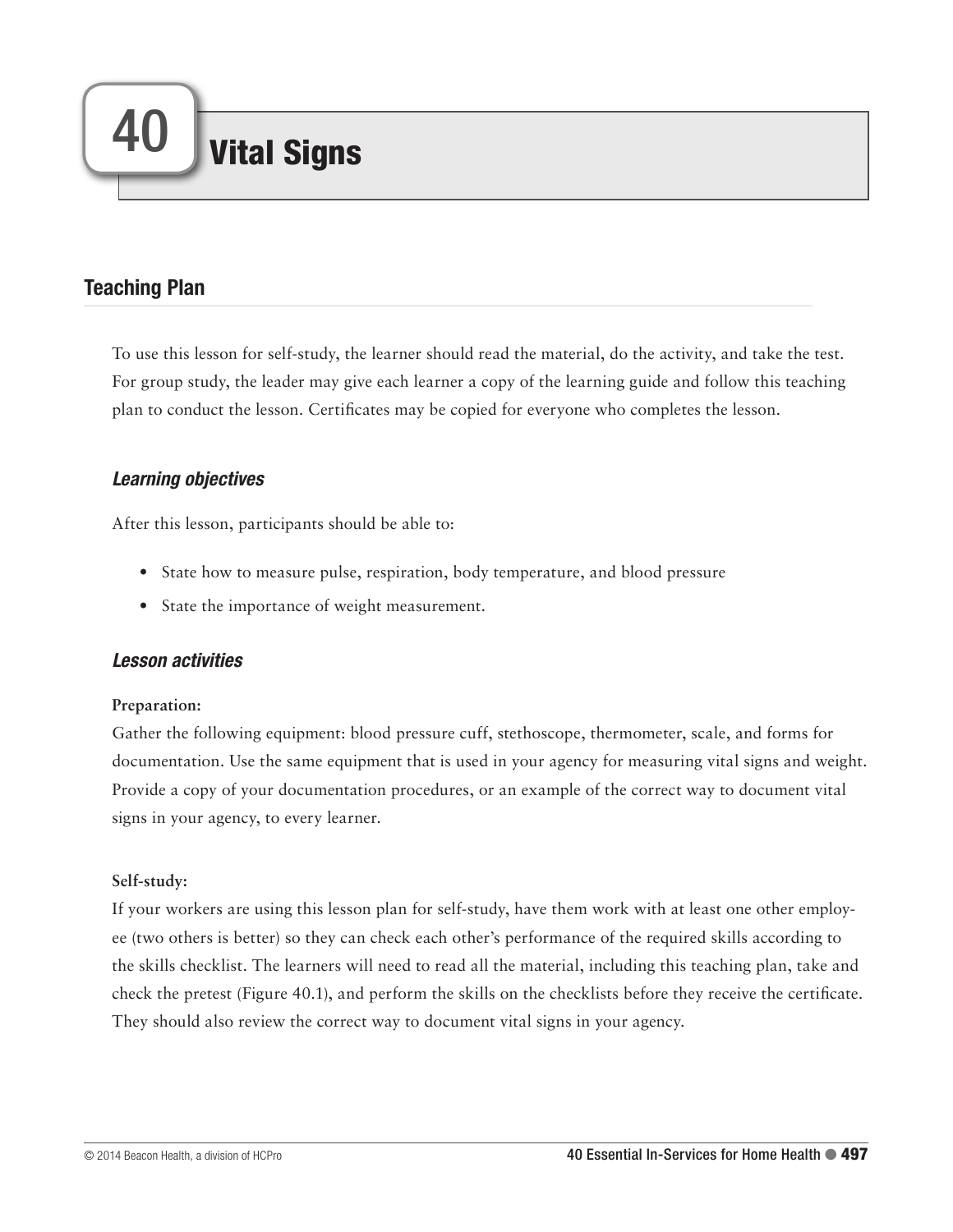### **Introduction:**

- 1. Give all learners a copy of the learning guide, and ask them to complete Figure 40.1, the pretest, by following the instructions in each section.
- 2. Go over the pretest with the learners, being sure they understand the correct answers, using the answer key. Allow for questions and explanations.

### *What's normal?*

Point out to your learners that older adults tend to have slightly lower temperatures that younger people, as well as slightly higher blood pressure, pulse, and respirations. Although older people may be in a lower or higher part of the "normal" range, this may still be normal for the individual and the age. Some people may have conditions that mean their "normal" vital signs are different from the ranges given. When a patient can be expected to operate outside the normal range most of the time, the physician should be contacted to establish a normal and acceptable range for the patient. Otherwise, all vital signs outside normal ranges should be reported to the physician.

### *Testing vital sign measurements*

- 1. Give the learners time to review the vital sign measurement techniques in the learning guide. Allow for questions.
- 2. Give each learner a copy of the approved documentation used in your agency for recording vital signs. Review the correct procedure in your agency for documenting vital signs and weight.
- 3. Explain that each learner will demonstrate his or her ability to correctly measure vital signs and weight as the test for this session.
- 4. Arrange learners into groups of three. Ask one learner in each group to be the "patient," while the other two learners measure his or her vital signs and weight. Each learner should document the vital signs they obtain. The vital signs obtained by two different people on the same "patient" should be very close to the same measurement. Variations should be checked by the teacher to determine whether there is a problem with the technique used by one of the learners.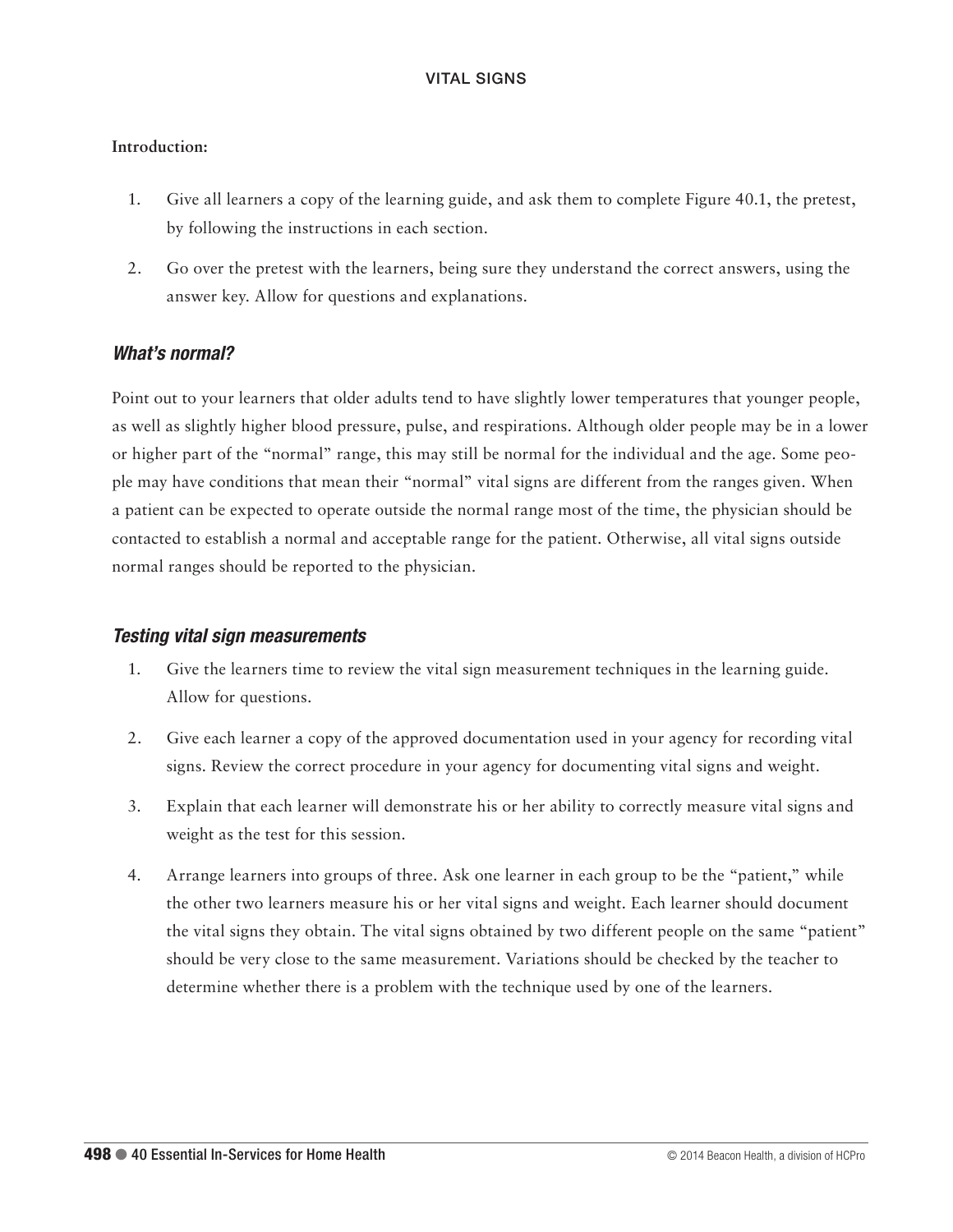### VITAL SIGNS

5. Have the "patient" change places with other learners so that everyone has an opportunity to demonstrate their ability to measure vital signs correctly. Use the check-off boxes under each section of the lesson to document that each learner has demonstrated the abilities on the checklists, and keep these in your training files.

# *Conclusion*

Have participants take the test. Review the answers together. Award certificates to those who answer at least seven (70%) of the test questions correctly

# *Test answers*

1. c 2. a 3. a 4. a 5. b 6. b 7. a 8. b 9. c 10. b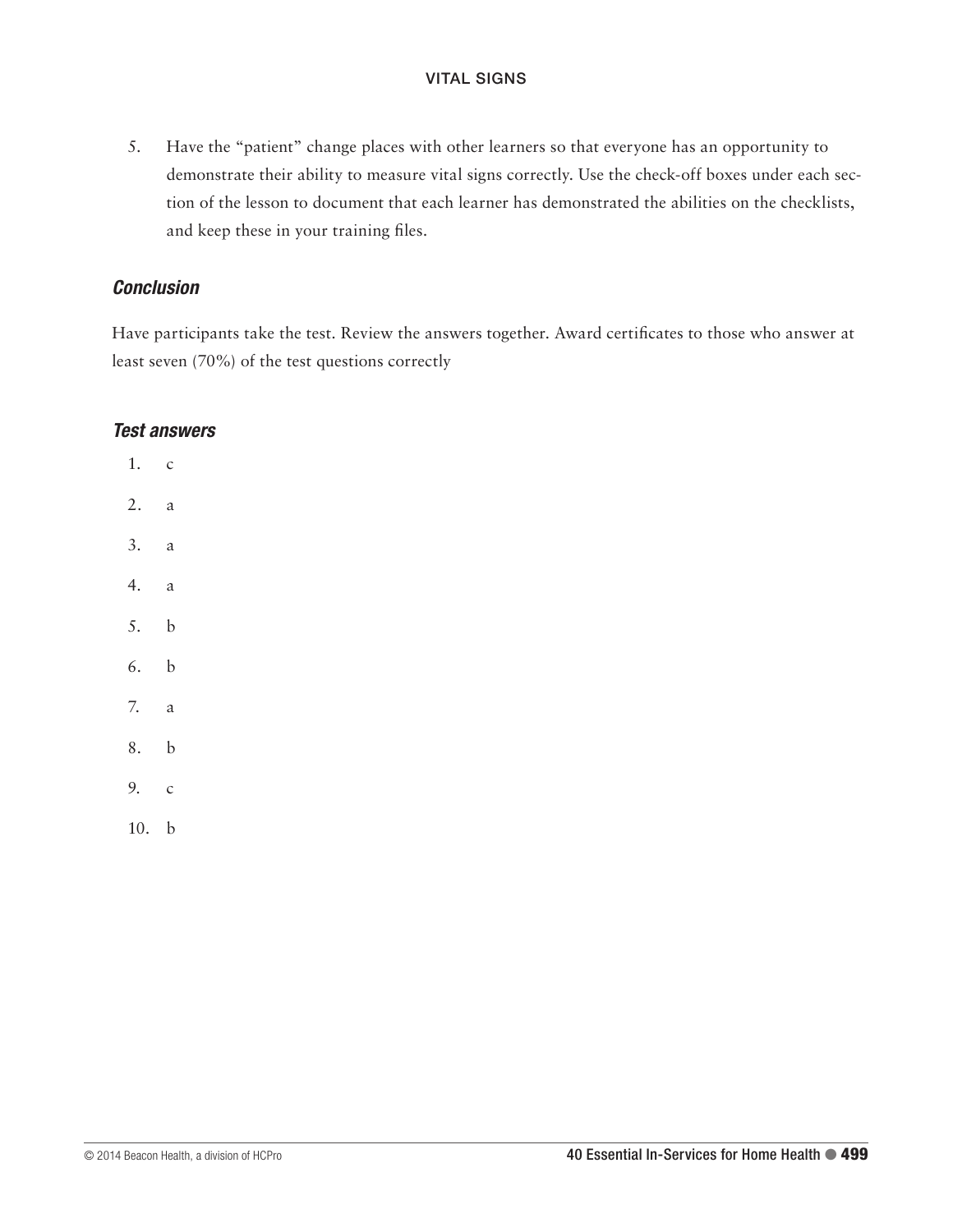# Vital Signs

### Contents:

- Pulse and respiration
- Body temperature
- Blood pressure
- Weight measurment

# Measuring Pulse and Respirations

- $\Box$  Place the patient's hand in a resting position on a surface, palm up.
- $\Box$  Feel along the inside of the wrist with your fingertips, locating the pulse below the patient's thumb and just below the bend of the wrist. Do not use your thumb, as it has a strong pulse of its own.
- $\Box$  Look at your watch and find a starting point. Count the beats you feel for 30 seconds, and then multiply that number by two. If the pulse is irregular, count for a full minute and don't multiply.
- $\Box$  When you have finished counting the pulse, stay in the same position and watch the patient's chest. It is best if the patient is not aware that you are counting his breathing, because he may alter his breathing rate if he is conscious of being watched.
- $\Box$  Look at your watch and find a starting point. Count each time the patient's chest rises and falls as one single respiration.
- $\Box$  Count respirations for 30 seconds and multiply by two. If breathing is irregular, count for a full minute and don't multiply.
- $\Box$  Document both the pulse and the respirations, writing down the number of heartbeats and the number of breaths you counted per minute.
- $\Box$  Notify your supervisor of irregularities or measurements outside the normal range.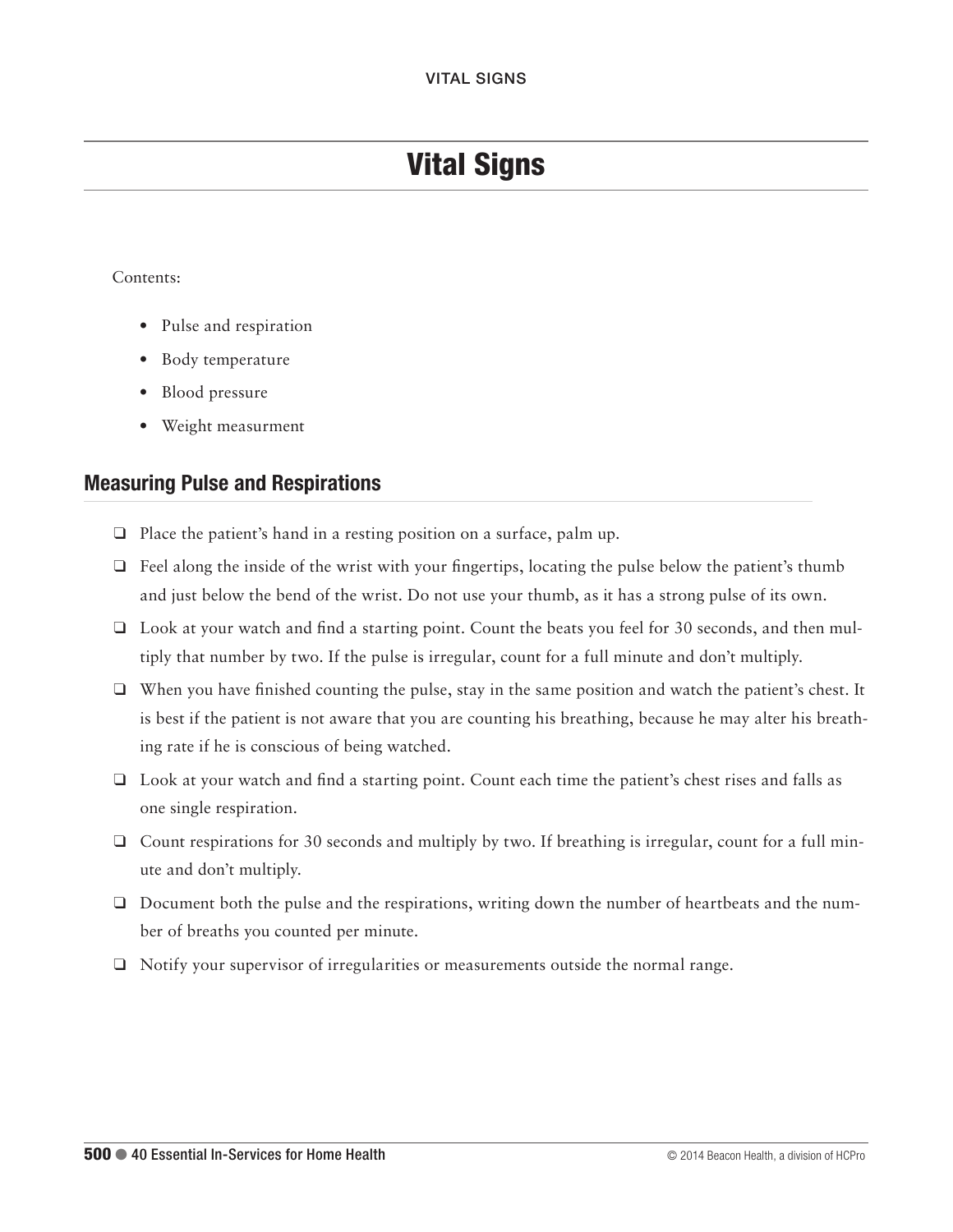# Measuring Body Temperature

### *Oral temperature*

- $\Box$  Wait at least 15 minutes after the patient has eaten, smoked, or had a drink.
- $\Box$  If using a glass thermometer, hold the end and shake the thermometer by snapping your wrist downward several times, shaking the mercury to the bottom of the glass. If you are using an electronic thermometer, check to be sure it is working. Use equipment designed for oral use, not rectal.
- $\Box$  Place a disposable cover on the thermometer, or follow your agency's policy for disinfecting thermometers before reusing them. Never wash a glass thermometer in hot water. Be sure the thermometer is not broken, chipped, or cracked.
- $\Box$  Ask the patient to wet his lips, and then insert the tip of the thermometer under the patient's tongue and slightly to the side. You may have to push a button on an electronic thermometer to activate it.
- $\Box$  Ask the patient to close his lips over the thermometer. A glass thermometer should stay in place for at least three minutes. An electronic thermometer should stay in place until it beeps.
- $\Box$  When finished, remove the thermometer from the patient's mouth and dispose of the cover.
- $\Box$  Hold a glass thermometer horizontally at eye level, turning it until you can see a solid line of mercury. The point at which the line stops is the temperature reading. Electronic thermometers will tell you the temperature with a digital reading.
- $\Box$  Document the reading. Disinfect and store the thermometer according to policy.

### *Axillary temperature—Under the arm*

 $\Box$  Hold the thermometer in the center of the patient's armpit for at least nine minutes or until it beeps.

### *Rectal temperature*

- $\Box$  Assist the patient to lie on her side with her upper leg pulled up toward her chest as much as possible.
- $\Box$  Lubricate the covered rectal thermometer or rectal electronic probe and gently insert it no further than one inch into the patient's rectum. Keep the patient covered during this procedure to protect privacy.
- $\Box$  Hold in place for at least 3 minutes, while supporting the patient to prevent any movement that could cause injury. Be careful to avoid trauma to the rectum. Use gloves and Standard Precautions.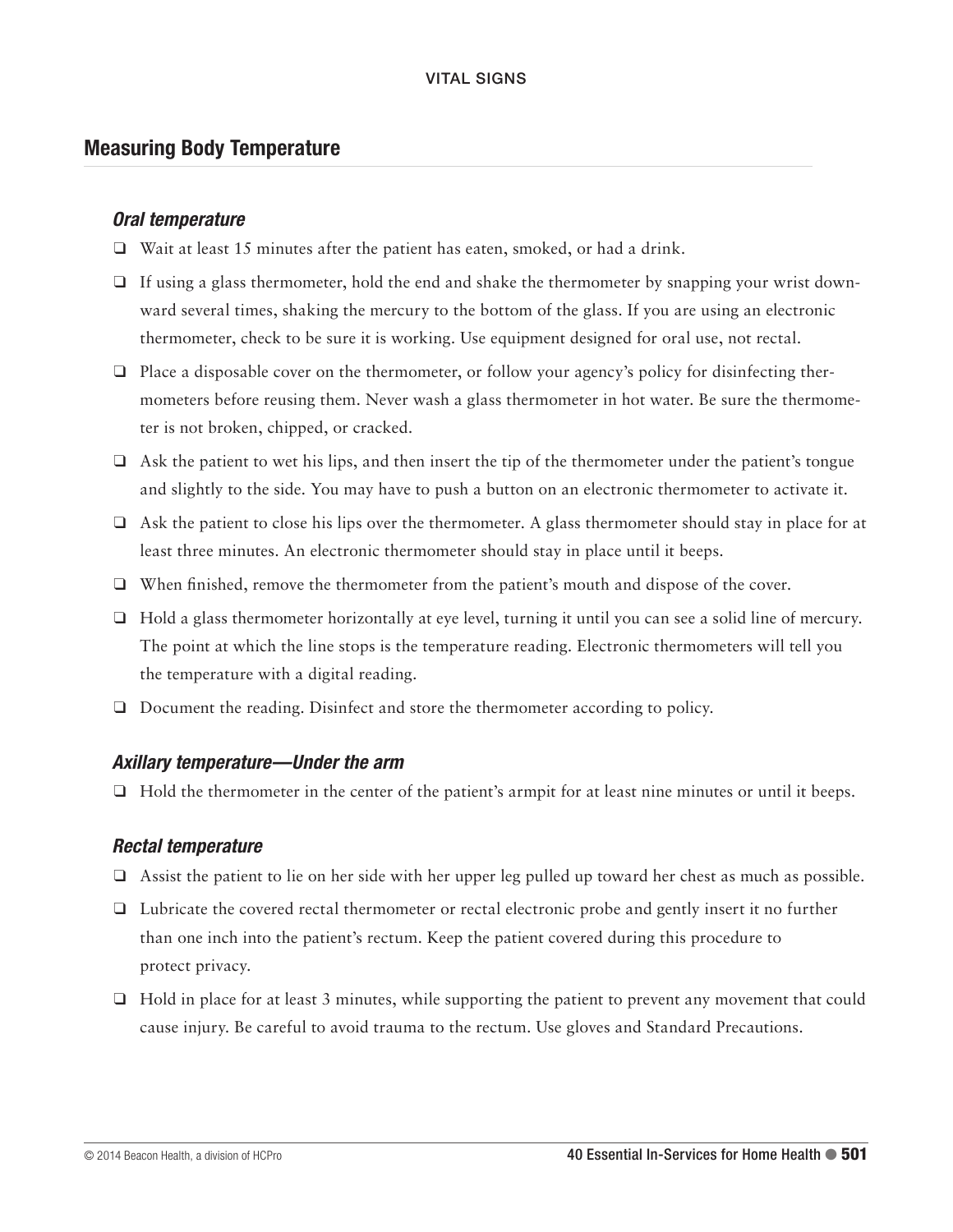# Measuring Blood Pressure

- $\Box$  The patient should be relaxed and comfortable, either sitting or lying down. Be sure there is no tight clothing restricting circulation on the arm. The arm should be bare. Loose sleeves can be pushed up.
- $\Box$  Rest the patient's arm on a surface such as a table or chair arm, with the palm up and the arm out straight. The patient should not hold his arm up, as using muscles could raise the pressure.
- $\Box$  Use a blood pressure cuff that is the right size for the patient. The cuff should fit easily around the arm and overlap but not be so large that it overlaps itself too far. A cuff that is the wrong size will give an incorrect reading.
- $\Box$  Wrap the fully deflated cuff snugly (not too tight) around the patient's arm about an inch above the bend in the elbow. The cuff contains a sensor, usually marked with an arrow, which should be placed over the brachial artery. The brachial artery runs along the inside of the arm, on the side next to the body.
- $\Box$  Place the gauge where you can easily see it. Put your stethoscope earpieces in your ears.
- $\Box$  Close the valve on the sphygmomanometer bulb. This usually means turning the valve clockwise.
- $\Box$  Find the brachial pulse by placing your fingers just above the bend in the elbow along the side of the arm closest to the body. Keeping your fingers on the brachial artery, inflate the cuff until you can no longer feel the pulse and then continue inflating for an additional 30 mm on the gauge. Usually you will inflate the cuff until the gauge reads between 170 and 200.
- $\Box$  Place the flat disk part of your stethoscope (the diaphragm) on the brachial artery just below the cuff and just above the bend in the elbow.
- $\Box$  Open the valve on the bulb slowly and steadily, turning it counterclockwise. The cuff will begin to deflate.
- $\Box$  Listen closely to the sounds coming through the stethoscope. At the first pulse sound you hear, note the gauge reading. This is the systolic pressure reading.
- $\Box$  Note the gauge reading again when the pulse sound disappears. This is the diastolic pressure.
- $\Box$  Deflate the cuff and remove it. Record the blood pressure according to your agency's policy.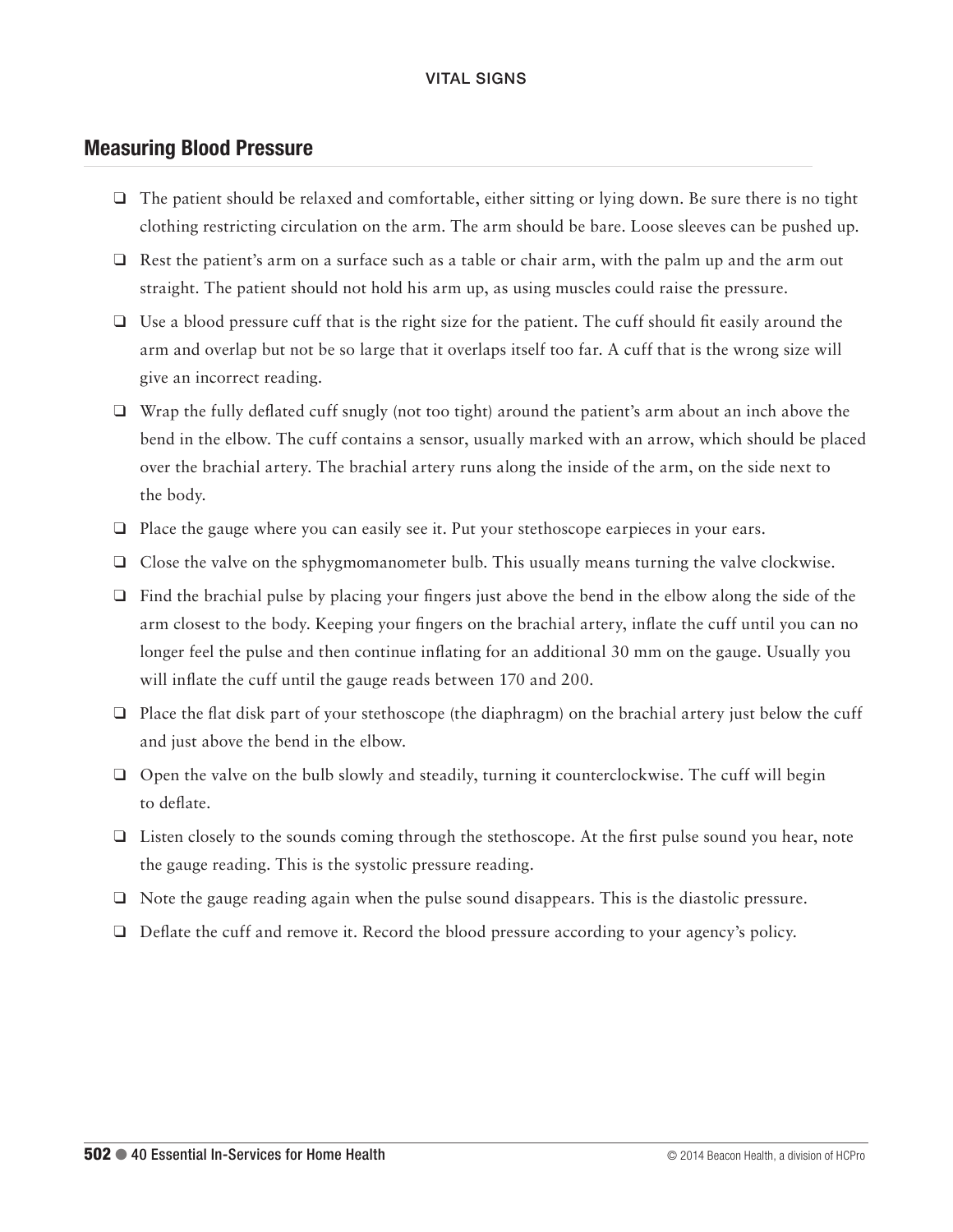# Weight Measurement

- $\Box$  Weight is not a vital sign, but changes in weight can be important symptoms of illness.
- $\Box$  Weigh the patient at about the same time of day each time, using the same scale. Periodically check the scale's accuracy by weighing yourself and comparing this weight with your weight on other scales.
- $\Box$  Place the scale on a stable, solid surface, preferably a hard floor without carpeting.
- $\Box$  Have the patient remove shoes and unneeded clothing. Put a paper towel on the scale.
- $\Box$  Be sure the scale is set at zero before having the patient step on it.
- $\Box$  Make sure the patient is able to stand safely, and be prepared to provide support.
- $\Box$  Wait until the scale stops moving before reading the measurement.
- $\Box$  Document the weight measurement.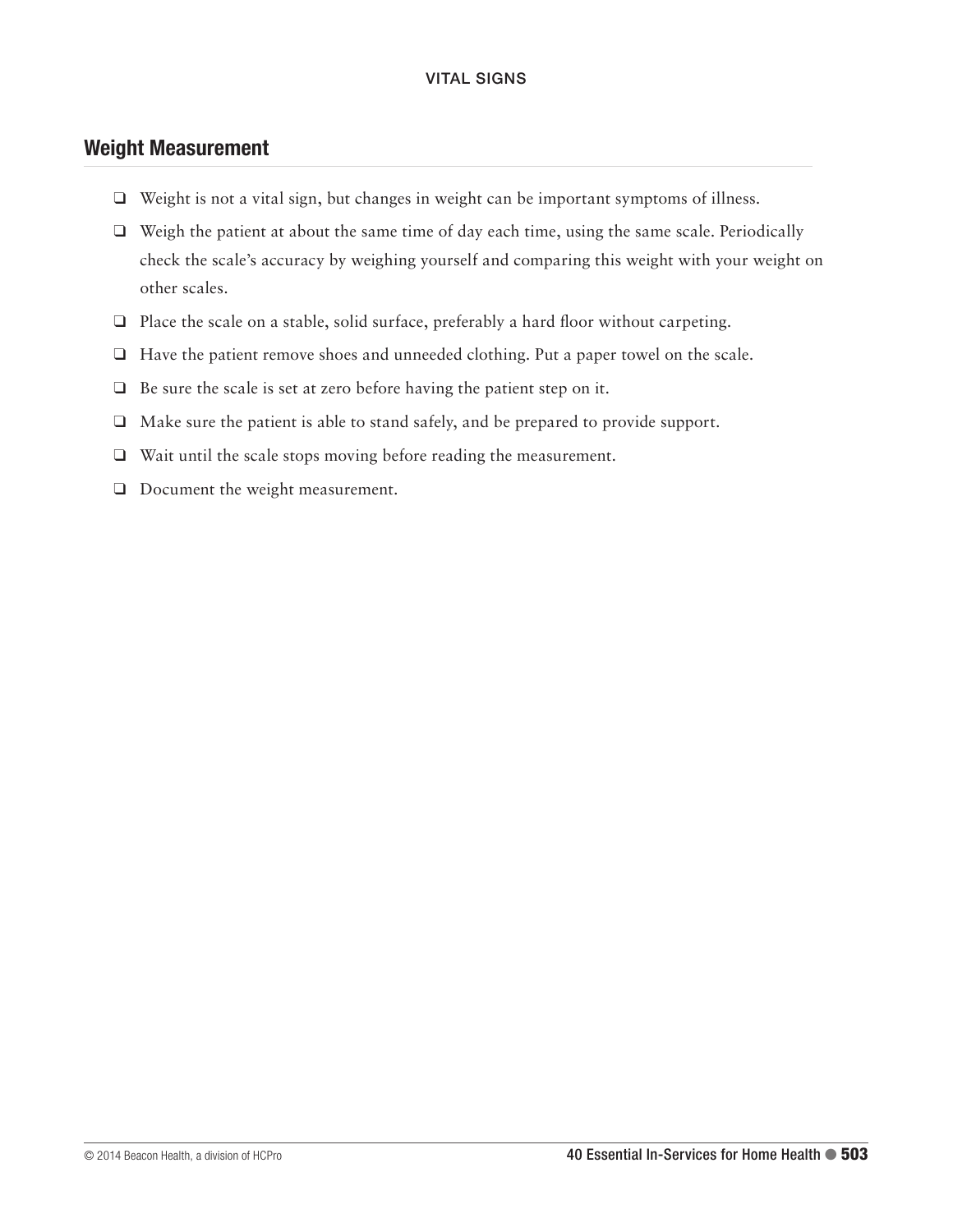|    | <b>How Much Do You Know?</b>                                                                                   |                                                                |             |  |  |
|----|----------------------------------------------------------------------------------------------------------------|----------------------------------------------------------------|-------------|--|--|
| 1. | We measure four vital signs to get a picture of someone's basic health status. What are they?<br>(Circle four) |                                                                |             |  |  |
|    | Skin color                                                                                                     | Strength                                                       | Temperature |  |  |
|    | Height                                                                                                         | Blood pressure                                                 | Pulse       |  |  |
|    | Age                                                                                                            | Respirations                                                   | Weight      |  |  |
| 2. | Match the vital sign with equipment you might use to measure it:                                               |                                                                |             |  |  |
|    | Temperature                                                                                                    | Sphygmomanometer                                               |             |  |  |
|    | Pulse                                                                                                          | Stethoscope                                                    |             |  |  |
|    | Respirations                                                                                                   | Thermometer                                                    |             |  |  |
|    |                                                                                                                |                                                                |             |  |  |
|    | Blood pressure                                                                                                 | Watch or clock                                                 |             |  |  |
| 3. |                                                                                                                | Write the full name of the vital sign beside the abbreviation: |             |  |  |
|    |                                                                                                                |                                                                |             |  |  |
|    | 4. Three ways to measure temperature are:                                                                      |                                                                |             |  |  |
|    |                                                                                                                |                                                                |             |  |  |
|    |                                                                                                                |                                                                |             |  |  |
|    |                                                                                                                |                                                                |             |  |  |
|    | 5. Match the type of pulse with its location on the body:                                                      |                                                                |             |  |  |
|    | <b>Brachial</b>                                                                                                | Chest                                                          |             |  |  |
|    | Carotid                                                                                                        | Wrist                                                          |             |  |  |
|    | Radial                                                                                                         | Inner arm                                                      |             |  |  |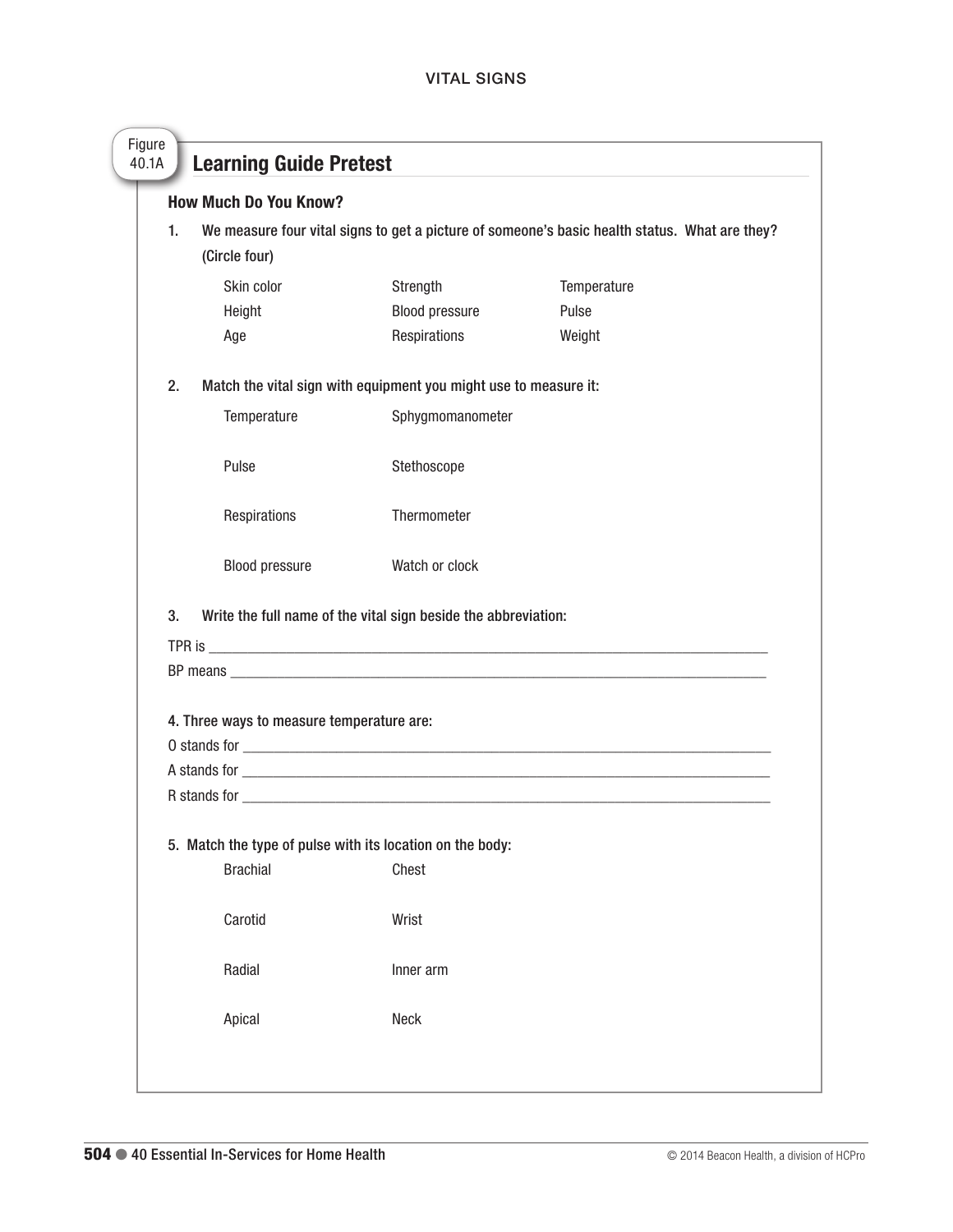#### Figure 40.1A Learning Guide Pretest (cont.)

#### What's Normal?

#### *Temperature: Fill in the Chart*

Our bodies make heat to keep our internal systems working. It is usually a symptom of disease when the body's temperature is above or below its normal range. The normal range varies depending on how the temperature measurement is obtained. Fill in normal ranges on the chart.

| If measured orally (older adults run at the lower | degrees Fahrenheit |
|---------------------------------------------------|--------------------|
| end of the range)                                 |                    |
| If measured rectally or in the ears (tympanic)    | degrees Fahrenheit |
| If measured under the arm (axillary):             | degrees Fahrenheit |

#### *Pulse: Fill in the Blanks*

Measuring the pulse tells us how often the heart beats. The normal adult range is from \_\_\_\_\_\_\_ to beats per minute. While it is usually measured at the wrist by placing the fingertips on the radial artery, you may also count it at the chest (apical pulse) with a stethoscope.

#### *Respiration: Fill in the Blanks*

Counting the respirations tells us how many breaths the resident takes. The normal adult range is from to **per minute.** 

#### *Blood Pressure: Fill in the Blanks*

Blood pressure measurement tells us two things about the circulation of blood through the arteries.

- 1. *Systolic pressure* tells how much force is being put on the arteries when the heart is contracting and pushing the blood outward through the arteries. This is the top number in a written blood pressure and is normally between \_\_\_\_\_\_\_ and \_\_\_\_\_\_ in adults. A higher range of 140 to 160 systolic pressure is normal for older adults.
- 2. *Diastolic pressure* measures how much force is on the arteries when the heart is relaxing and not pushing the blood outward. This is the bottom number in a blood pressure, and a normal adult reading is between \_\_\_\_\_\_\_\_ and \_\_\_\_\_\_\_.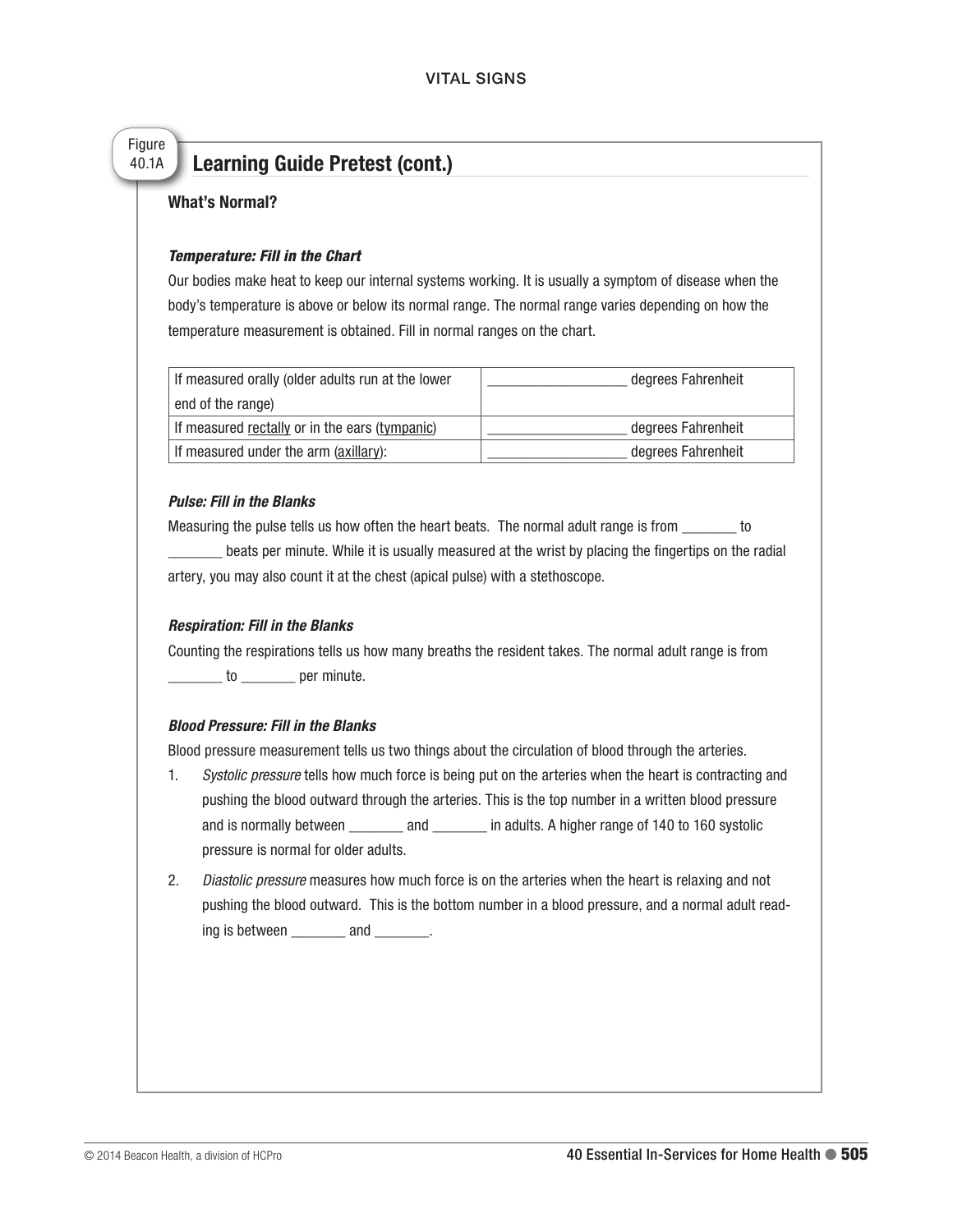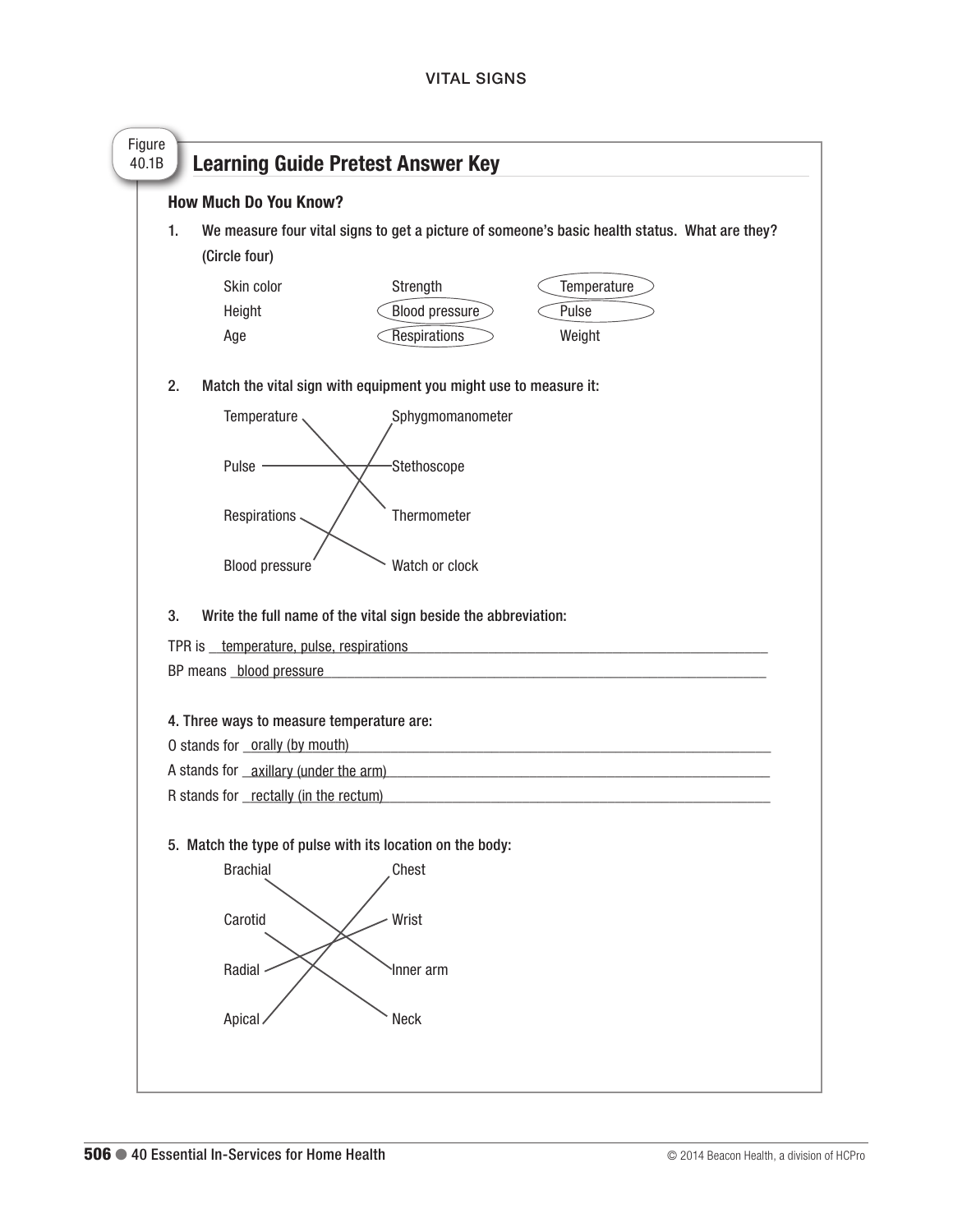#### Figure 40.1B Learning Guide Pretest Answer Key (cont.)

### What's Normal?

### *Temperature: Fill in the Chart*

Our bodies make heat to keep our internal systems working. It is usually a symptom of disease when the body's temperature is above or below its normal range. The normal range varies depending on how the temperature measurement is obtained. Fill in normal ranges on the chart.

| If measured orally (older adults run at the lower | degrees Fahrenheit<br>96.5 to 99.6 |
|---------------------------------------------------|------------------------------------|
| end of the range)                                 |                                    |
| If measured rectally or in the ears (tympanic)    | 98.6 to 99.6<br>degrees Fahrenheit |
| If measured under the arm (axillary):             | degrees Fahrenheit<br>96.6 to 98.6 |

#### *Pulse: Fill in the Blanks*

Measuring the pulse tells us how often the heart beats. The normal adult range is from  $\_\,\,\overline{\,\,}60\,\,\_\,$  to  $-100$  beats per minute. While it is usually measured at the wrist by placing the fingertips on the radial artery, you may also count it at the chest (apical pulse) with a stethoscope.

### *Respiration: Fill in the Blanks*

Counting the respirations tells us how many breaths the resident takes. The normal adult range is from  $\frac{14}{14}$  to  $\frac{25}{12}$  per minute.

### *Blood Pressure: Fill in the Blanks*

Blood pressure measurement tells us two things about the circulation of blood through the arteries.

- 1. *Systolic pressure* tells how much force is being put on the arteries when the heart is contracting and pushing the blood outward through the arteries. This is the top number in a written blood pressure and is normally between  $\frac{100}{10}$  to  $\frac{140}{100}$  in adults. A higher range of 140 to 160 systolic pressure is normal for older adults.
- 2. *Diastolic pressure* measures how much force is on the arteries when the heart is relaxing and not pushing the blood outward. This is the bottom number in a blood pressure, and a normal adult reading is between  $\_\, 60$  to  $\_\, 90$ .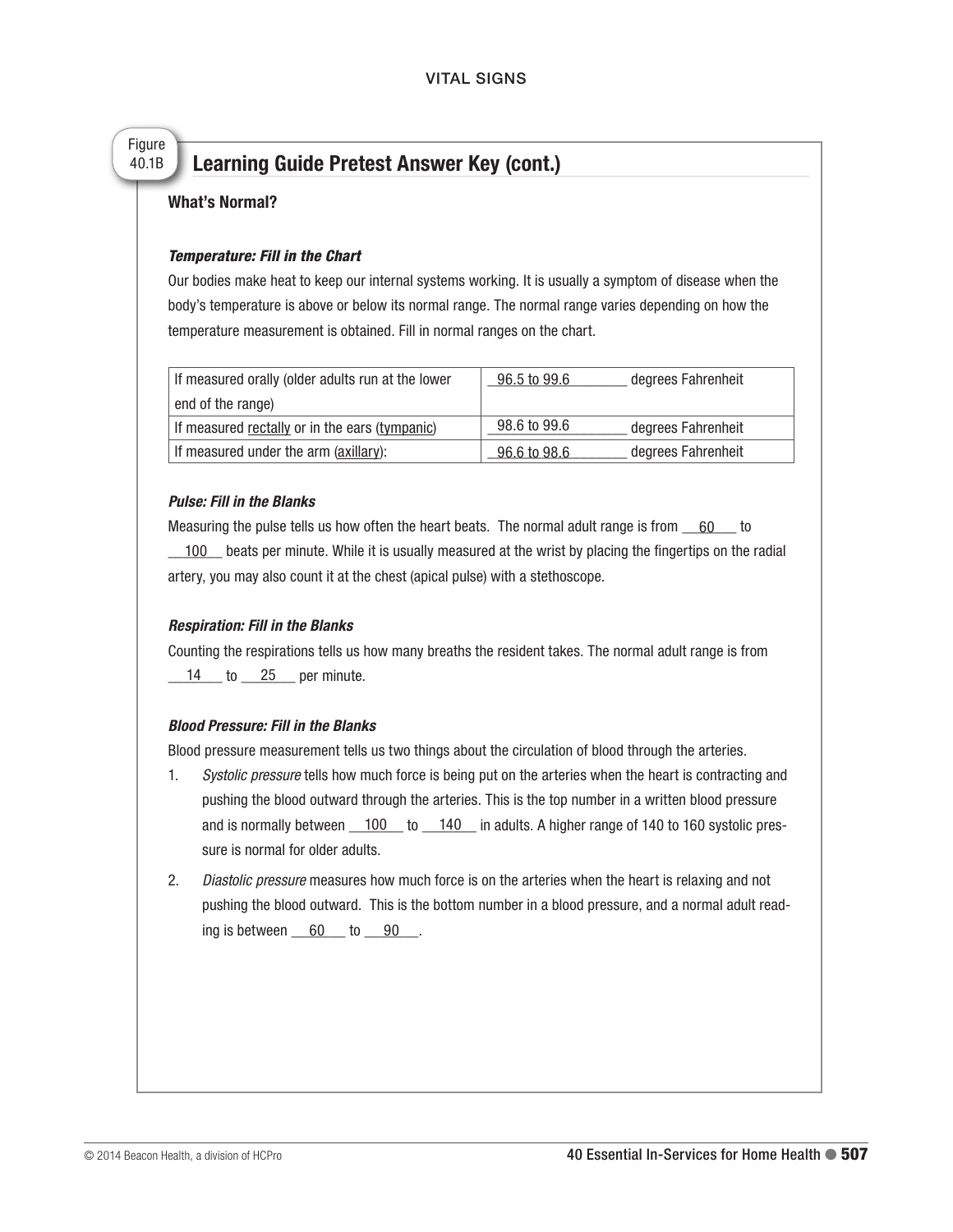|                                                          | <b>TEST</b>   Vital Signs                                                                       |  |  |  |  |
|----------------------------------------------------------|-------------------------------------------------------------------------------------------------|--|--|--|--|
|                                                          |                                                                                                 |  |  |  |  |
| <b>Directions:</b> Fill in or circle the correct answer. |                                                                                                 |  |  |  |  |
| 1.                                                       | What is a sphygmomanometer used for?                                                            |  |  |  |  |
|                                                          | Temperature<br>a.                                                                               |  |  |  |  |
|                                                          | All vital signs<br>b.                                                                           |  |  |  |  |
|                                                          | Blood pressure<br>C.                                                                            |  |  |  |  |
|                                                          | None of the above<br>d.                                                                         |  |  |  |  |
| 2.                                                       | Which term refers to how much force is being put on the arteries when the heart is contracting? |  |  |  |  |
|                                                          | Systolic<br>a.                                                                                  |  |  |  |  |
|                                                          | Diastolic<br>b.                                                                                 |  |  |  |  |
|                                                          | Respiration<br>С.                                                                               |  |  |  |  |
|                                                          | Radial<br>d.                                                                                    |  |  |  |  |
| 3.                                                       | Where is an apical pulse taken?                                                                 |  |  |  |  |
|                                                          | Chest<br>a.                                                                                     |  |  |  |  |
|                                                          | Carotid<br>b.                                                                                   |  |  |  |  |
|                                                          | Wrist<br>C.                                                                                     |  |  |  |  |
|                                                          | d.<br>Leg                                                                                       |  |  |  |  |
| 4.                                                       | When measuring pulse, you should ___________________.                                           |  |  |  |  |
|                                                          | place the pateint's hand in a resting postion on a surface, palm up<br>a.                       |  |  |  |  |
|                                                          | use your thumb<br>b.                                                                            |  |  |  |  |
|                                                          | count beats for 30 seconds even if the beat is irregular<br>C.                                  |  |  |  |  |
|                                                          | none of the above<br>d.                                                                         |  |  |  |  |
|                                                          |                                                                                                 |  |  |  |  |
|                                                          |                                                                                                 |  |  |  |  |
|                                                          |                                                                                                 |  |  |  |  |
|                                                          |                                                                                                 |  |  |  |  |
|                                                          |                                                                                                 |  |  |  |  |